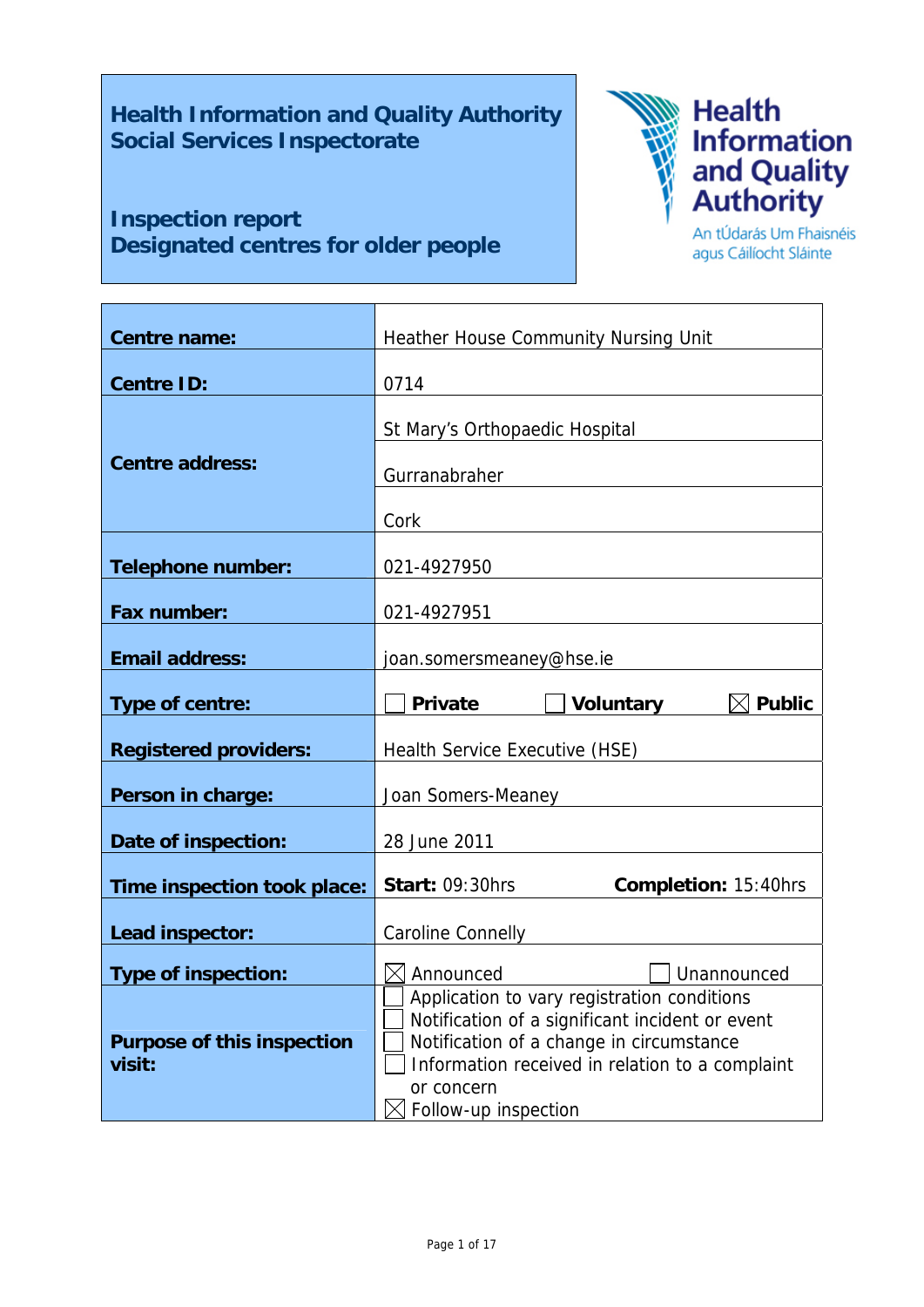## **About the inspection**

The purpose of inspection is to gather evidence on which to make judgments about the fitness of the registered provider and to report on the quality of the service. This is to ensure that providers are complying with the requirements and conditions of their registration and meet the Standards, that they have systems in place to both safeguard the welfare of service users and to provide information and evidence of good and poor practice.

In assessing the overall quality of the service provided, inspectors examine how well the provider has met the requirements of the Health Act 2007, the Health Act 2007 (Care and Welfare of Residents in Designated Centres for Older People) Regulations 2009 (as amended) and the National Quality Standards for Residential Care Settings for Older People in Ireland.

Additional inspections take place under the following circumstances:

- to follow up matters arising from a previous inspection to ensure that actions required of the provider have been taken
- following a notification to the Health Information and Quality Authority's Social Services Inspectorate of a change in circumstance for example, that a provider has appointed a new person in charge
- arising from a number of events including information received in relation to a concern/complaint or notification to the SSI of a significant event affecting the safety or wellbeing of residents
- to randomly "spot check" the service.

All inspections can be announced or unannounced, depending on the reason for the inspection and may take place at any time of day or night.

All inspection reports produced by the Health Information and Quality Authority will be published. However, in cases where legal or enforcement activity may arise from the findings of an inspection, the publication of a report will be delayed until that activity is resolved. The reason for this is that the publication of a report may prejudice any proceedings by putting evidence into the public domain.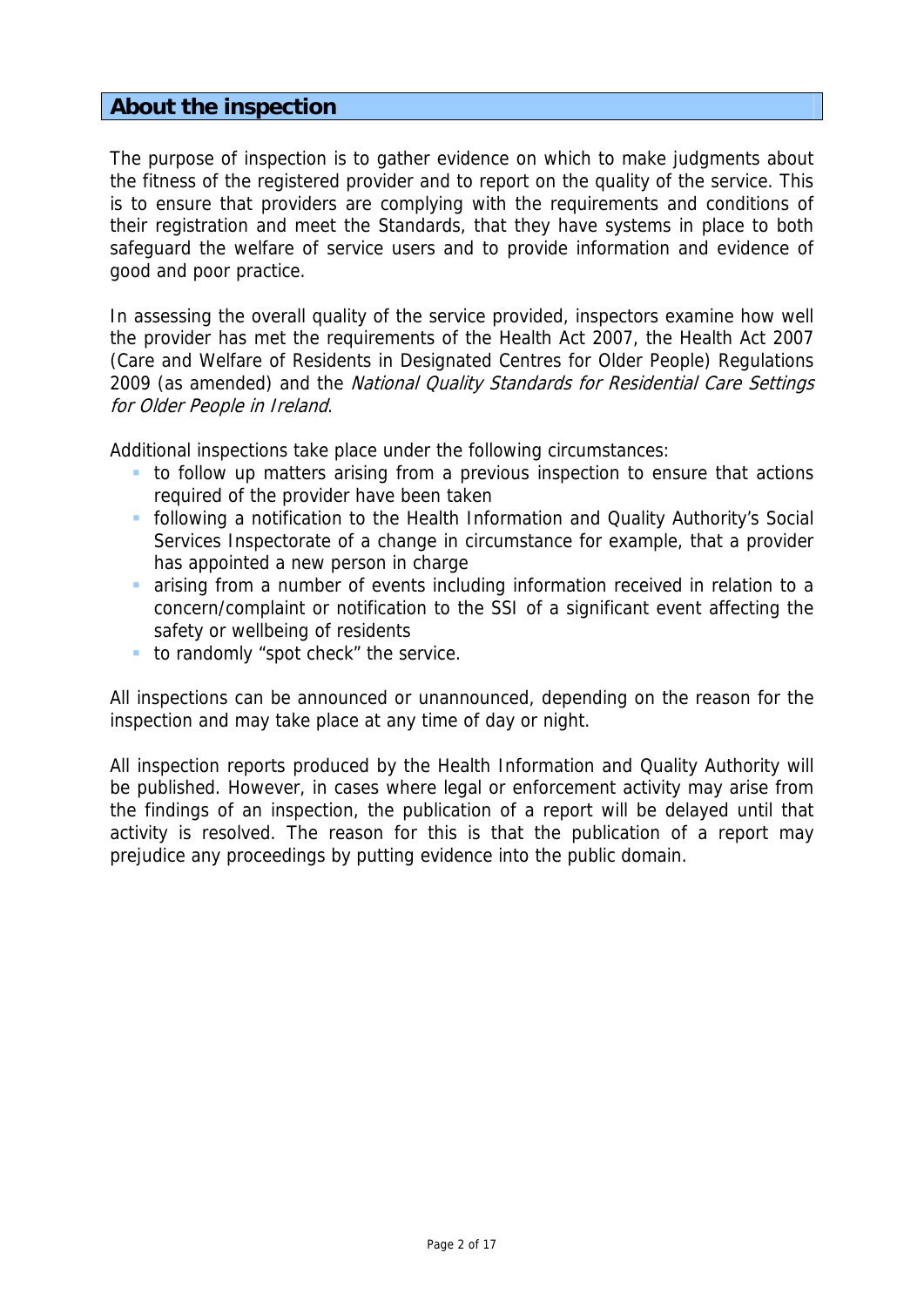## **About the centre**

### **Description of services and premises**

Heather House Community Nursing Unit is a two-storey, purpose-built designated centre. The first floor is accessed by two lifts and a number of sets of stairs. The centre is made up of two units, the Primrose suite on the ground floor and the Daisy suite on the first floor.

The Primrose suite can accommodate 25 residents in 17 single bedrooms two twinbedded rooms and one four-bedded room. All bedrooms have full en suite facilities comprising of a shower, toilet and wash-hand basin. There is also an assisted bathroom and two assisted toilets available for residents' use. There is a dining room at one end of the building with a pantry which will be used for serving food and for drinks preparation. Patio doors from the dining room open up on to a large patio area and then into an enclosed garden area with some raised flower beds and garden furniture. At the other end of the building is a sitting room which also has access to an enclosed garden. There is a pantry area off the sitting room which will be used to make drinks and snacks. A second smaller sitting room/quiet room is located beside the main sitting room.

A computer/telephone/resource room is located off the main corridor area and will provide computer and telephone access for residents. The nurses' station, treatment room, sluice room and storage facilities are located in the centre of the building.

The Daisy suite upstairs can accommodate 25 residents in 17 single bedrooms two twin-bedded rooms and one four-bedded room. It has mainly the same facilities as the Primrose suite except that it does not have the computer/resource room. It has one large single bedroom with extra space, recliner chairs and basic catering facilities that can be used for admission purposes or overnight facilities for family at end-oflife care as appropriate.

At the entrance to the unit there is a reception area and behind the reception area is a visitors' room for residents to meet family and friends in private.

There is a central corridor which accommodates offices and a storage area. This leads down to another central corridor called the poppy annex, which houses an oratory/prayer room and the activities centre called the Water Lily Centre and café, where the activity staff will facilitate group and other activities. There are also therapy rooms for the provision of occupational therapy, physiotherapy and other therapies as required. The main kitchen facilities are at the other end of this annex and are finished to a very high standard. Communal toilets, offices and laundry facilities are also located in the annex area. Upstairs there are washing, changing and dining facilities for staff which are to a high standard.

Ample parking is provided at the front and at the side of the centre.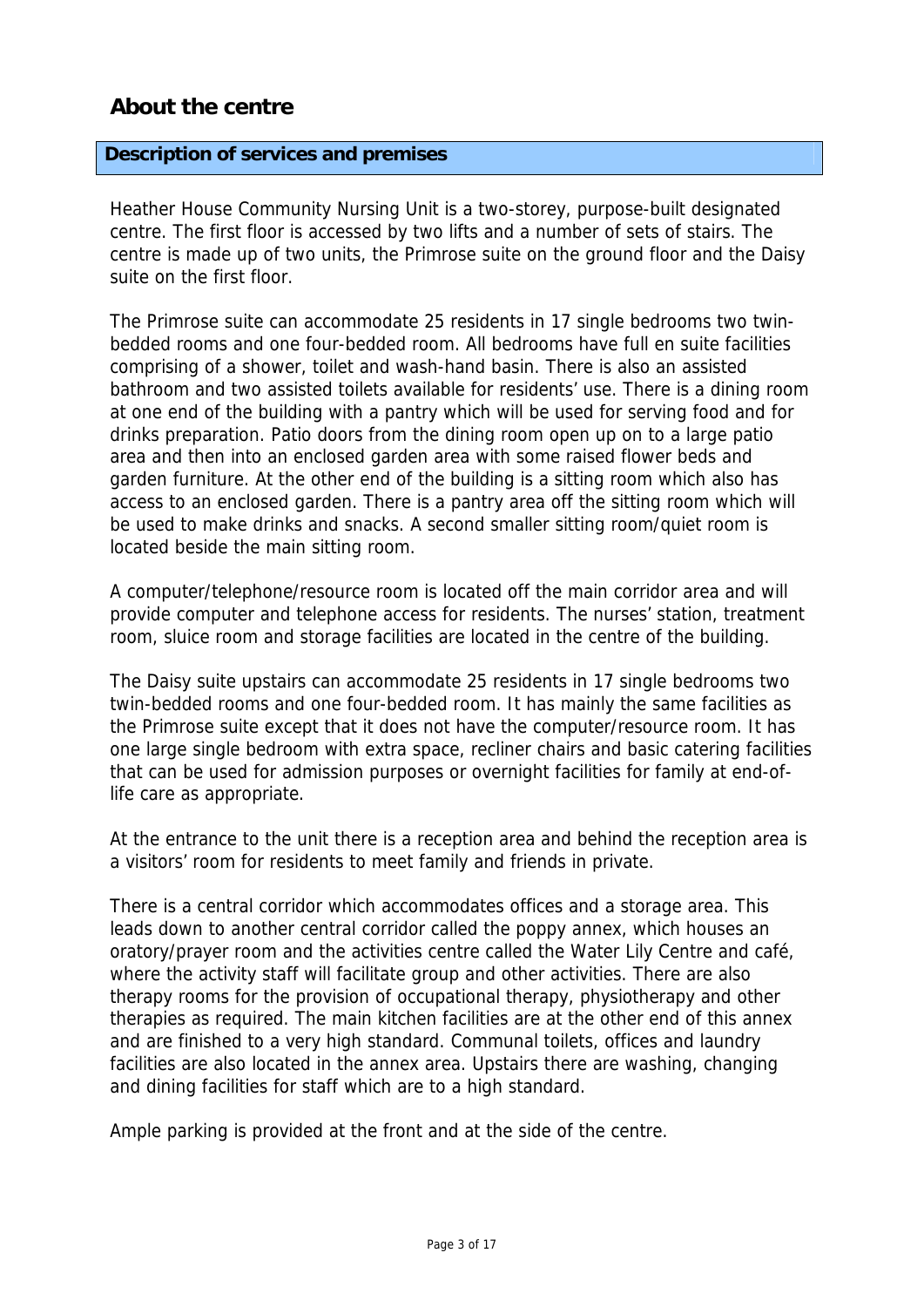## **Location**

Heather House is located in the grounds of St Mary's Orthopaedic Hospital in Gurranabraher which is on the north side of Cork city.

| Date centre was first established:                | 2011            |
|---------------------------------------------------|-----------------|
| Number of residents on the date of inspection:    | $\overline{25}$ |
| Number of vacancies on the date of inspection: 25 |                 |

| Dependency level of<br>current residents | Max | <b>High</b> | <b>Medium</b> | Low |
|------------------------------------------|-----|-------------|---------------|-----|
| <b>Number of residents</b>               |     |             |               |     |

### **Management structure**

Heather House Community Nursing Unit is operated by the Health Service Executive (HSE). The Registered Provider is the Health Service Executive represented by General Manager, Teresa O'Donovan.

The Person in Charge is the Director of Nursing, Joan Somers-Meaney who reports to the General Manager.

The Person in Charge is supported in her role by a Clinical Nurse Manager 2 (CNM2) Ber O' Leary and a team of nursing staff, multi-task attendants, administration and maintenance staff who in turn report to the Person in Charge.

| <b>Staff</b><br>designation                                     | <b>Person</b><br>in<br><b>Charge</b> | <b>Nurses</b> | Care<br>staff | Catering<br>staff | <b>Cleaning</b><br>and<br>laundry<br>staff | <b>Admin</b><br>staff | <b>Other</b><br>staff |
|-----------------------------------------------------------------|--------------------------------------|---------------|---------------|-------------------|--------------------------------------------|-----------------------|-----------------------|
| <b>Number of</b><br>staff on<br>duty on day<br>of<br>inspection |                                      | 5             | 4             | າ                 |                                            |                       | $2^{\star}$           |

\* 1 maintenance and 1 activities assistant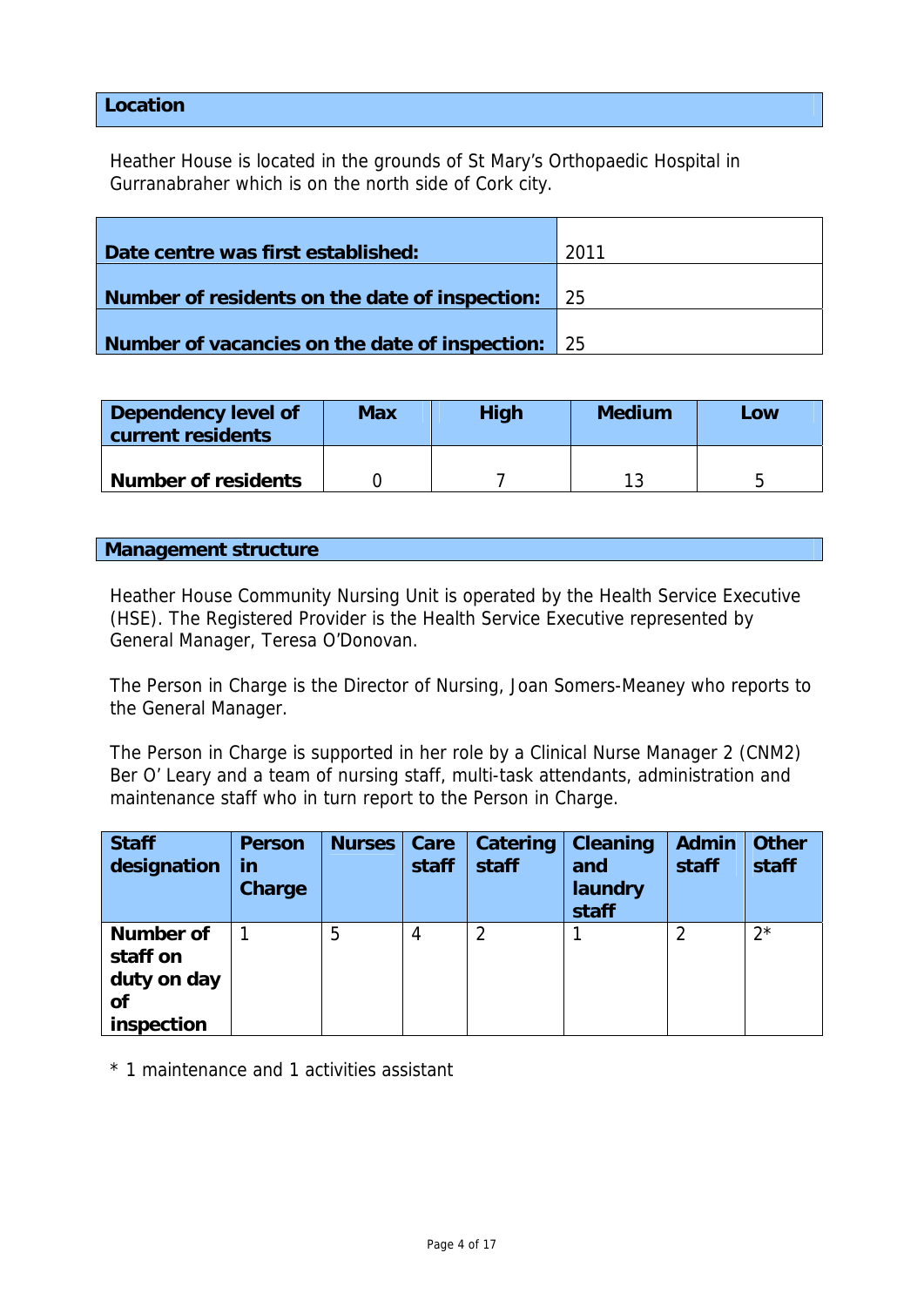## **Background**

Heatherside Hospital closed in April 2011 and all the residents were transferred to the newly built Heather House Community Nursing Unit.

An advisory visit was undertaken on the new building at Heather House Community Nursing Unit on 2 November 2010 where inspectors met with the provider and the person in charge and were given a thorough tour of the building.

Heather House was first inspected by the Health Information and Quality Authority's Social Services Inspectorate on 1 December 2010 and 15 December 2010. This was a registration inspection and took place before any residents were living in the centre. A number of improvements were required to comply with the Health Act 2007 (Care and Welfare of Residents in Designated Centres for Older People) Regulations 2009 (as amended) and the National Quality Standards for Residential Care Settings for Older People in Ireland, particularly related to the requirements for further work on risk assessments, staff recruitment, wound care recording and residents involvement in their assessments and care planning.

The provider was required to complete an action plan to address areas where significant improvements and some improvements were required. The inspection report can be found at www.hiqa.ie. The chronology of the Authority's previous inspections is included at the end of this report.

This additional inspection report outlines the findings of a follow-up inspection that took place on 30 June 2011. It was the first inspection of Heather House since the residents moved there from Heatherside Hospital in April 2011. The inspection was announced and also focused on the action plan where significant improvements and some improvements were required, outlined as points one to seven in this report.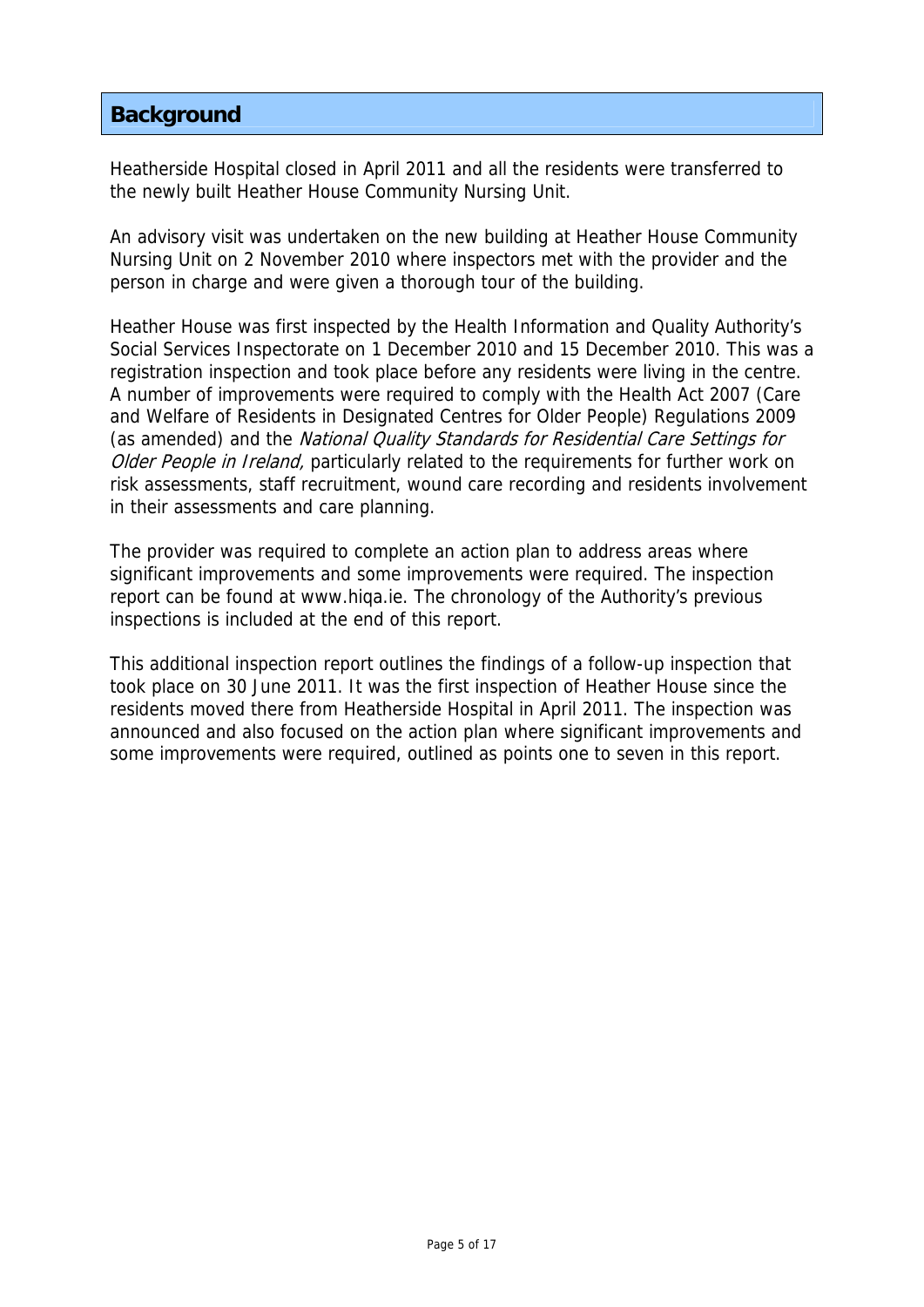### **Summary of findings from this inspection**

The follow-up inspection was facilitated in a helpful and welcoming way by the person in charge and all staff on duty. Inspectors met with residents, the person in charge, the clinical nurse manager, staff nurses, multi-task attendants, the catering staff, administration, maintenance and other staff members. Records were examined including care plans, medical records, complaints log, accidents and incidents records, and fire safety records, staff records including training records, policies and procedures. As this was the first inspection since the residents moved in a full tour of the environment was undertaken and the inspector found that the new centre was very bright, clean and appropriately decorated to give a homely atmosphere.

The progress of the actions agreed with the provider to address the issues outlined in the report of 1 December 2010 and 15 December 2010 were reviewed and the inspector was particularly focused on how the residents and staff had settled into their new home.

The inspectors found that all of the actions outlined in the action plan had been addressed and completed with the exception of the risk assessment and care planning which required ongoing and further input.

It was also identified on this inspection that restraint practices required review, further risk assessments are required, the Resident's Guide requires additional information and who was in charge of the centre needs to be easily identifiable.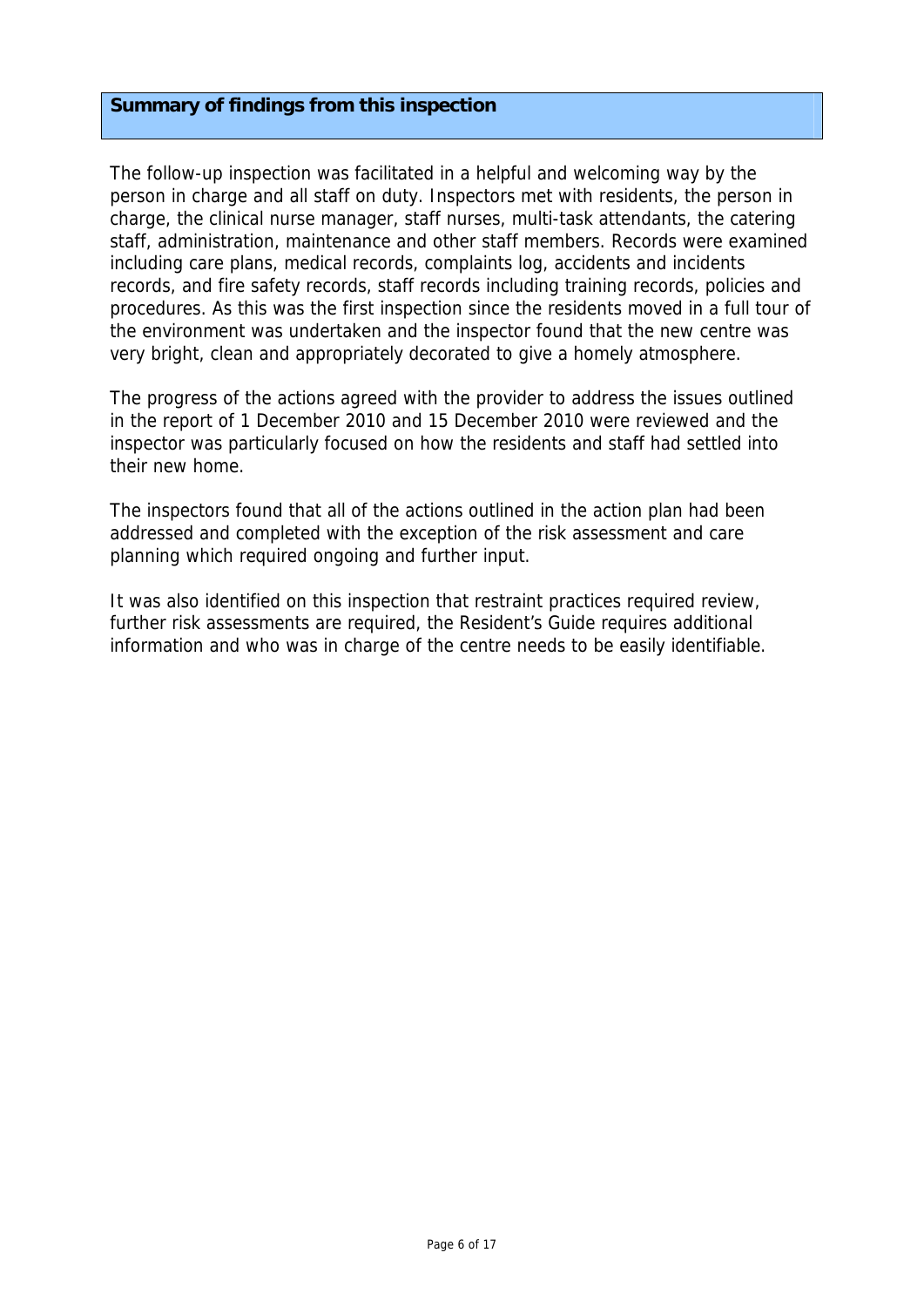## **1. Restraint**

Bedrails are being used for a number of residents in the centre, many who have requested them for their comfort. The inspector saw that assessments for the use of bedrails were being completed on all residents. These assessments were reviewed on a 10-weekly basis but there was no evidence that residents were being checked and these checks were not documented nor did the use of bedrails feature in their care plan in accordance with best practice and the centres policy. The frequency for reassessment for the need for restraints was not in accordance with best practice guidelines and the use of bedrails, checking and documentation requires improvement. The centre is to aim towards a restraint free environment.

## **2. Resident's Guide**

Although a comprehensive Resident's Guide was available it did not meet the requirements of the legislation in that it did not have a copy of the last inspection report and other information as required.

## **3. Duty rota**

The duty rota reviewed by the inspector did not include the person in charge. It also did not identify who was in charge of the centre in the absence of the person in charge and in the evening, night time and at the weekends.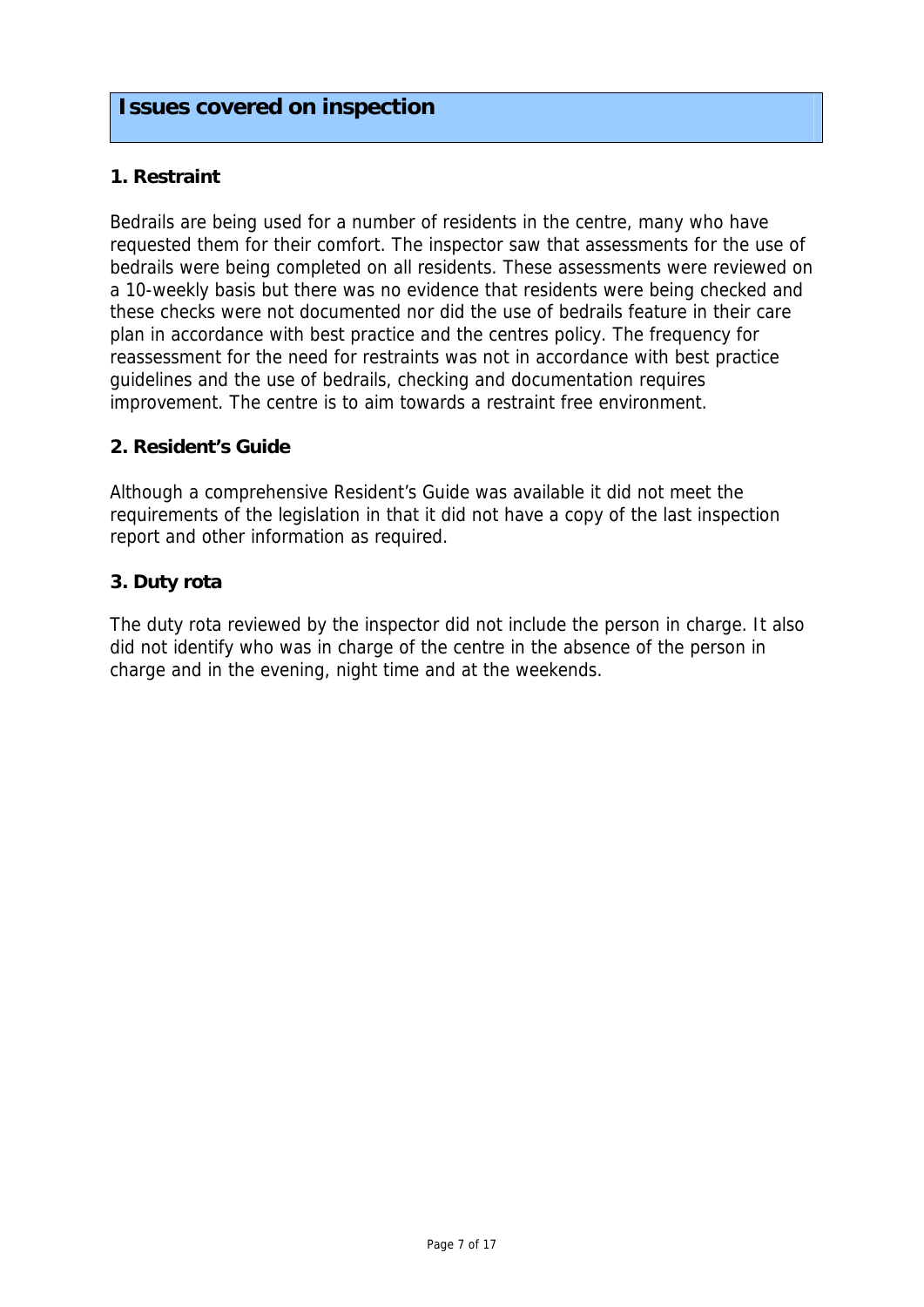# **Actions reviewed on inspection:**

## **1. Action required from previous inspection:**

Ensure that the designated new centre has a comprehensive written risk management policy and safety statement in place and that it is implemented throughout the new centre.

A comprehensive safety statement was viewed by the inspector with an implementation date of April 2011 and a review date of April 2012. The risk management policy was developed in line with the HSE quality and risk team and a large number of hazard identification sheets were completed. A copy of these policies and hazard identification sheets were available on each unit and staff when spoken to demonstrated knowledge of same.

There are a main set of stairs in the centre going from the ground floor to the first floor that are not secure so are open to be used by all residents. Staff report that the current residents do not have any problems with the stairs but future residents who are less mobile and who have cognitive impairment and can easily access the stairways could be at risk of falling. There was no evidence in the centre of risk assessments having being completed around the stairways and potential for falls and accidents.

The inspector saw a trolley with chemicals on it left unattended outside the staff room. Residents passing could have easy access to these chemicals. Further action and risk assessments are required to prevent accidents to residents.

## **2. Action required from previous inspection:**

Ensure that the numbers and skill-mix of staff are appropriate to the assessed needs of residents, and the size and layout of the new designated centre.

On the day of the inspection there were five registered nurses plus the person in charge and seven multi-task attendants on duty for 25 residents many of whom are assessed as having low dependency needs. Residents confirmed there was plenty of staff available to meet their needs and the inspector was satisfied that the staffing levels met the needs of the residents. Staffing levels are to be kept under review as the number of residents increase to full capacity.

## **3. Action required from previous inspection:**

Put in place arrangements to facilitate residents' consultation and participation in the organisation of the designated centre.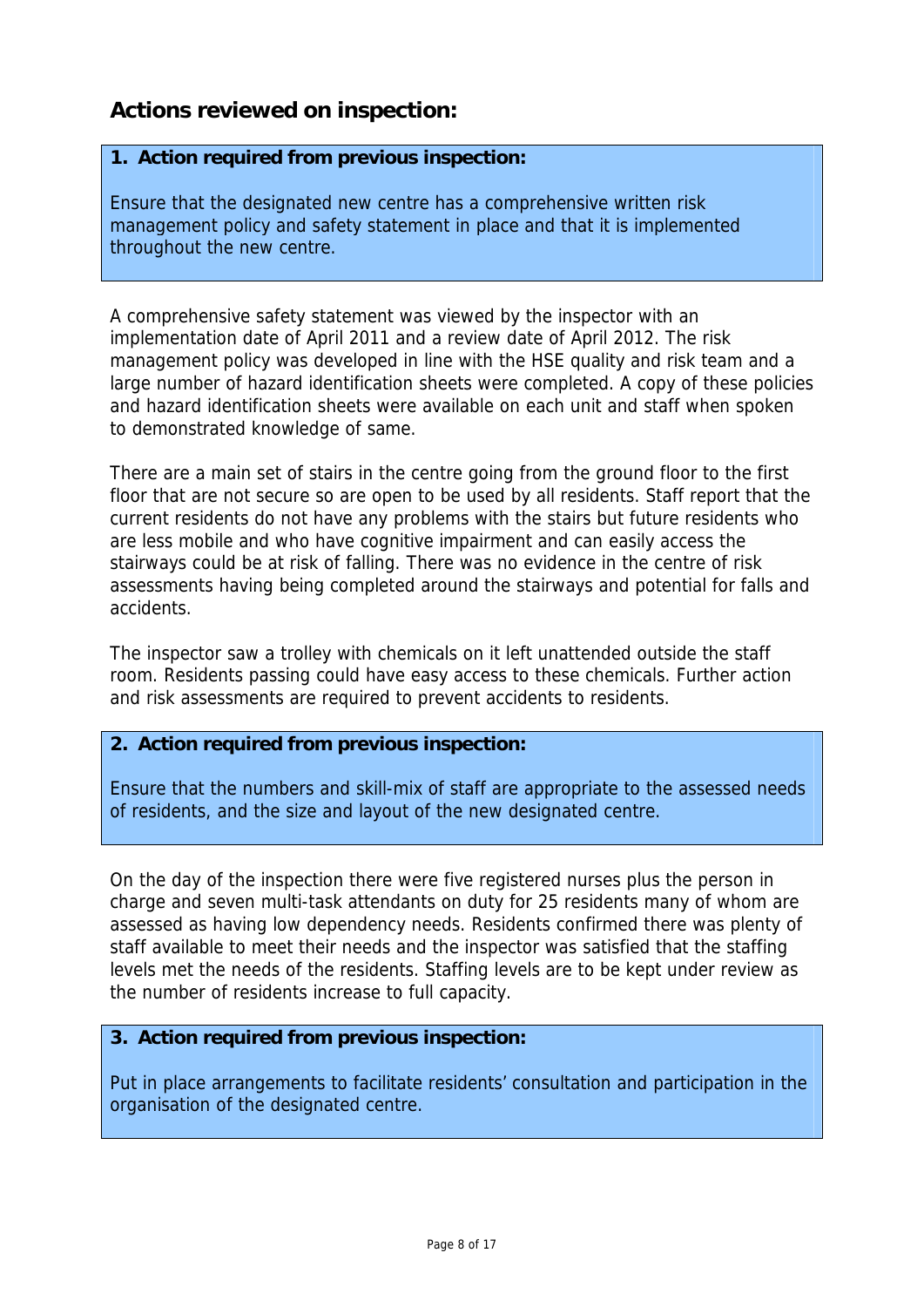An active residents' committee had been established prior to the move to Heather House and regular meetings have taken place since the move. Last meeting was held on 29 June 2011 with 13 residents in attendance and minutes of these meetings were viewed by the inspector. The meetings are chaired by independent advocates from an advocacy service with members of the management team being invited in as required. The meetings enabled the residents to discuss many aspects of their move to their new home and the getting involved in events organised in the local community. The minutes showed and the person in charge confirmed that the residents had attended a tea dance in the local community hall which they really enjoyed and requested to attend again.

The residents all expressed satisfaction with their new home. They particularly liked having their own rooms and own en suite bathrooms and one resident told the inspector he particularly loved having his own television (TV) so he could watch whatever he wanted. Food was discussed and residents commented on how good the food is with one resident commenting that it is just like mother used to make. Suggestion boxes were seen in the main foyer.

The person in charge had organised a meeting with the local community leaders in June 2011 inviting them in to view the new centre and to help establish links with the local community. This proved very successful and a number of links have been established and residents are attending evens in the community hall.

### **4. Action required from previous inspection:**

Residents' assessed needs are to be set out in an individual person-centred care plan developed and agreed with the resident and or his/her representative and other staff as appropriate.

The inspector viewed a number of care plans on both units and saw that substantial improvements had been made since the last inspection's, the care plans had resident/relative signatures on them demonstrating their agreement and involvement with their care plan. The care plans were more person centred but further continued work is required to ensure greater personalisation of all care plans.

## **5. Action required from previous inspection:**

Wound assessment charts and records did not contain sufficient information.

Provide an adequate nursing record of the resident's health and condition and treatment given in accordance with any relevant professional guidelines.

The recently introduced wound care chart was viewed by the inspector, this chart now contained more information and provided a more scientific basis for recording and measuring wounds. The staff nurse showed the inspector a camera that was used to photograph wounds if required but the inspector noted that there were very few residents with wounds and very little wound care required for the residents.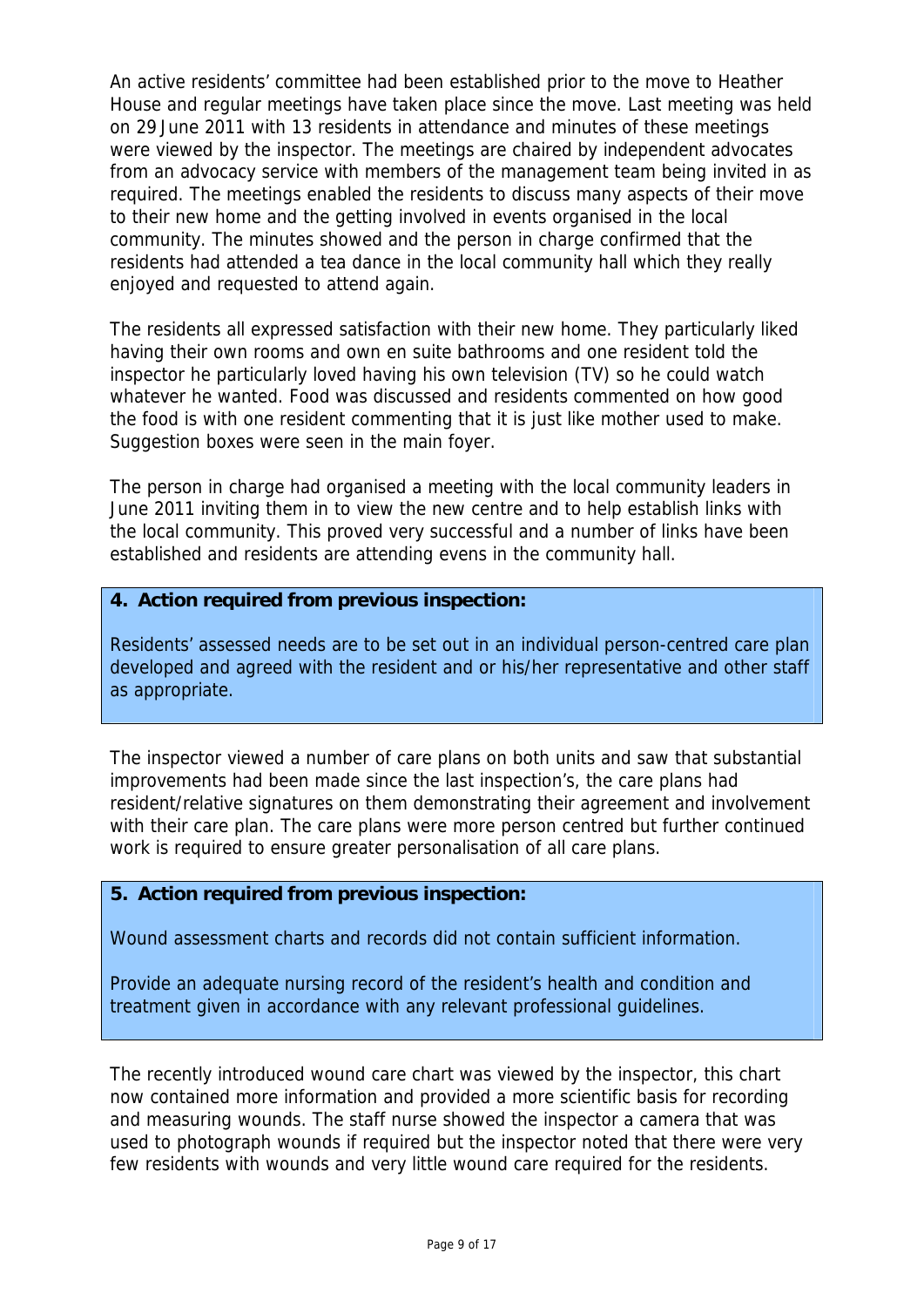## **6. Action required from previous inspection:**

The building was of a high standard but required some further consideration to create a homely atmosphere.

Ensure the physical design and layout of the premises meets the needs of each resident, having regard to the number and needs of the residents.

The inspector found that the building had been furnished to a high standard with appropriate use of colour, fabrics and soft furnishings to provide for a homely environment.

A number of items of furniture and many pictures accompanied the residents from Heatherside Hospital ensuring there was some continuity with the old centre. All residents that the inspector spoke to were very happy in their new home; they spoke highly of having their own bedrooms and bathrooms and liked the lounges and the dining rooms.

The inspector observed lunch being served in the dining room and found it to be a relaxed social occasion with tables set with flower arrangements appropriate place settings and cutlery. The activity and therapy rooms were comfortable and inviting and the oratory was very peaceful. The person in charge reported that most residents will attend mass when it takes place weekly as it is easier to access here than in the old centre. Many of the residents also attend the hospital church, which is on the grounds on a Sunday.

## **7. Action required from previous inspection:**

An induction and training plan was not available for staff to commence working in the new centre.

Provide staff members with access to education and training to enable them to provide care in accordance with contemporary evidence-based practice.

The inspector viewed the comprehensive induction programme that was provided to staff prior to and as they moved to the new building. This induction programme included orientation to the new centre, fire, health and safety, and risk assessments and demonstrations on the use of new equipment and policy and procedures.

Training records viewed by the inspector confirmed that other training was ongoing and mandatory training in moving and handling, fire evacuation and elder abuse had been provided to the staff. Hand hygiene was provided on a number of dates and is ongoing.

During 2011 a number of training sessions had also taken place on the use of equipment such as infusion pumps and electrocardiogram (ECG) machines.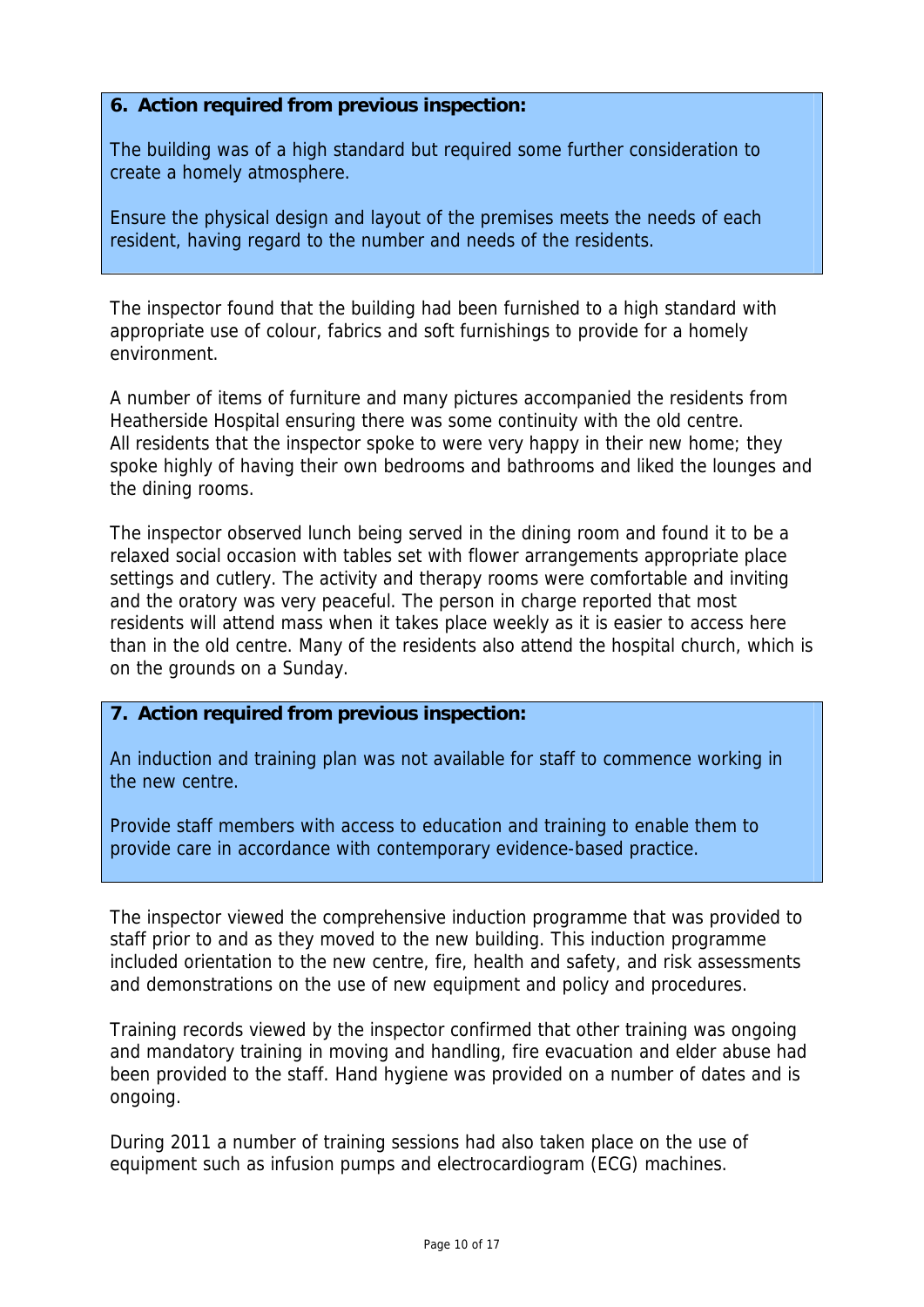A number of multi-task attendants are to commence a healthcare assistant course in September and many more have already completed the course and achieved Further Education and Training Awards Council (FETAC) Level 5.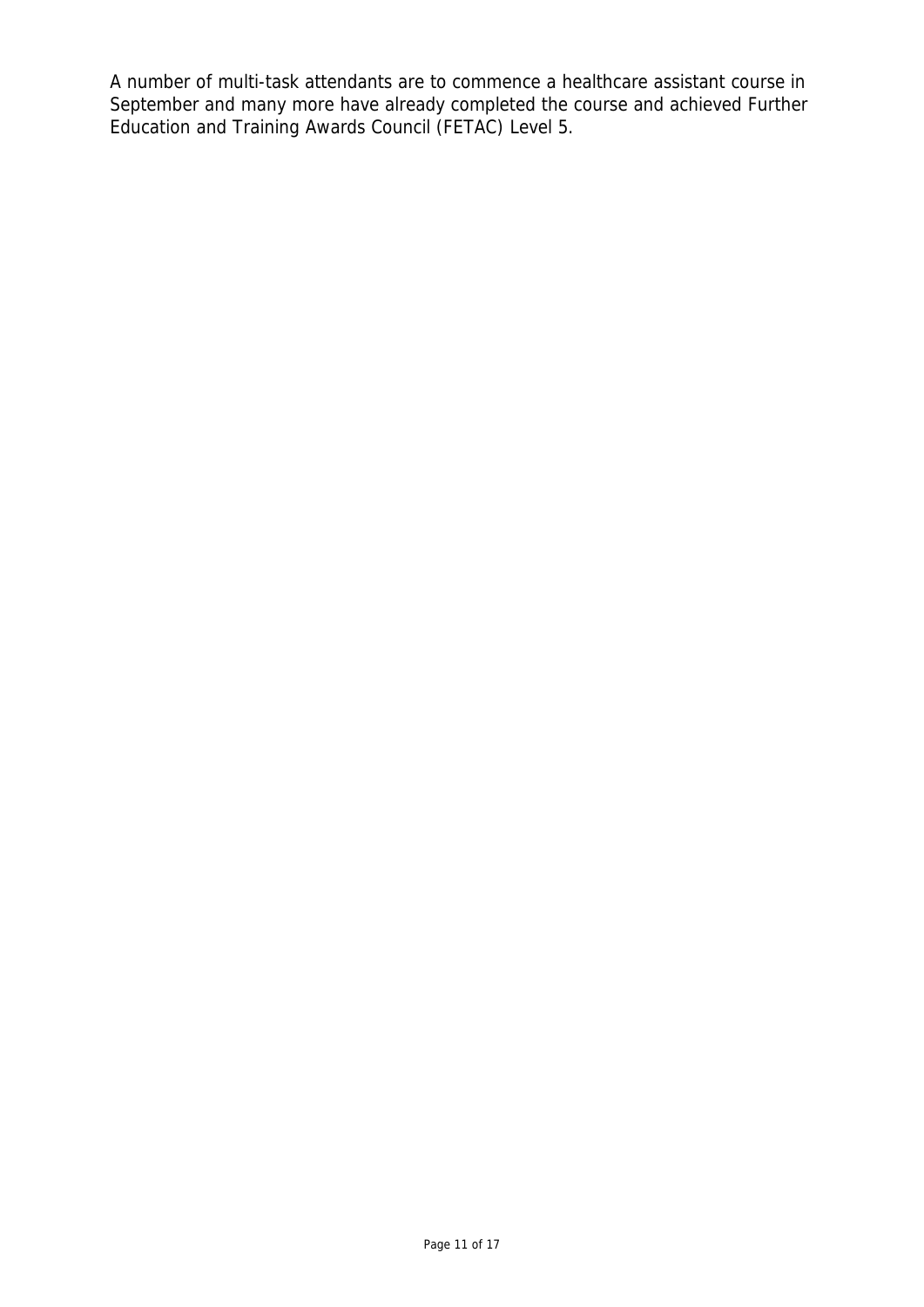# **Report compiled by:**

Caroline Connelly Inspector of Social Services Social Services Inspectorate Health Information and Quality Authority

4 July 2011

| <b>Chronology of previous HIQA inspections</b> |                                                                                        |  |
|------------------------------------------------|----------------------------------------------------------------------------------------|--|
| Date of previous inspection:                   | Type of inspection:                                                                    |  |
|                                                |                                                                                        |  |
| 2 November 2010                                | Registration<br>Scheduled<br>Follow-up inspection<br>$\boxtimes$ Regulatory Monitoring |  |
|                                                | Announced                                                                              |  |
|                                                | Unannounced                                                                            |  |
| 1 December 2010 and 15 December 2010           | Registration<br>Scheduled<br>Follow-up inspection<br>Announced                         |  |
|                                                | Unannounced                                                                            |  |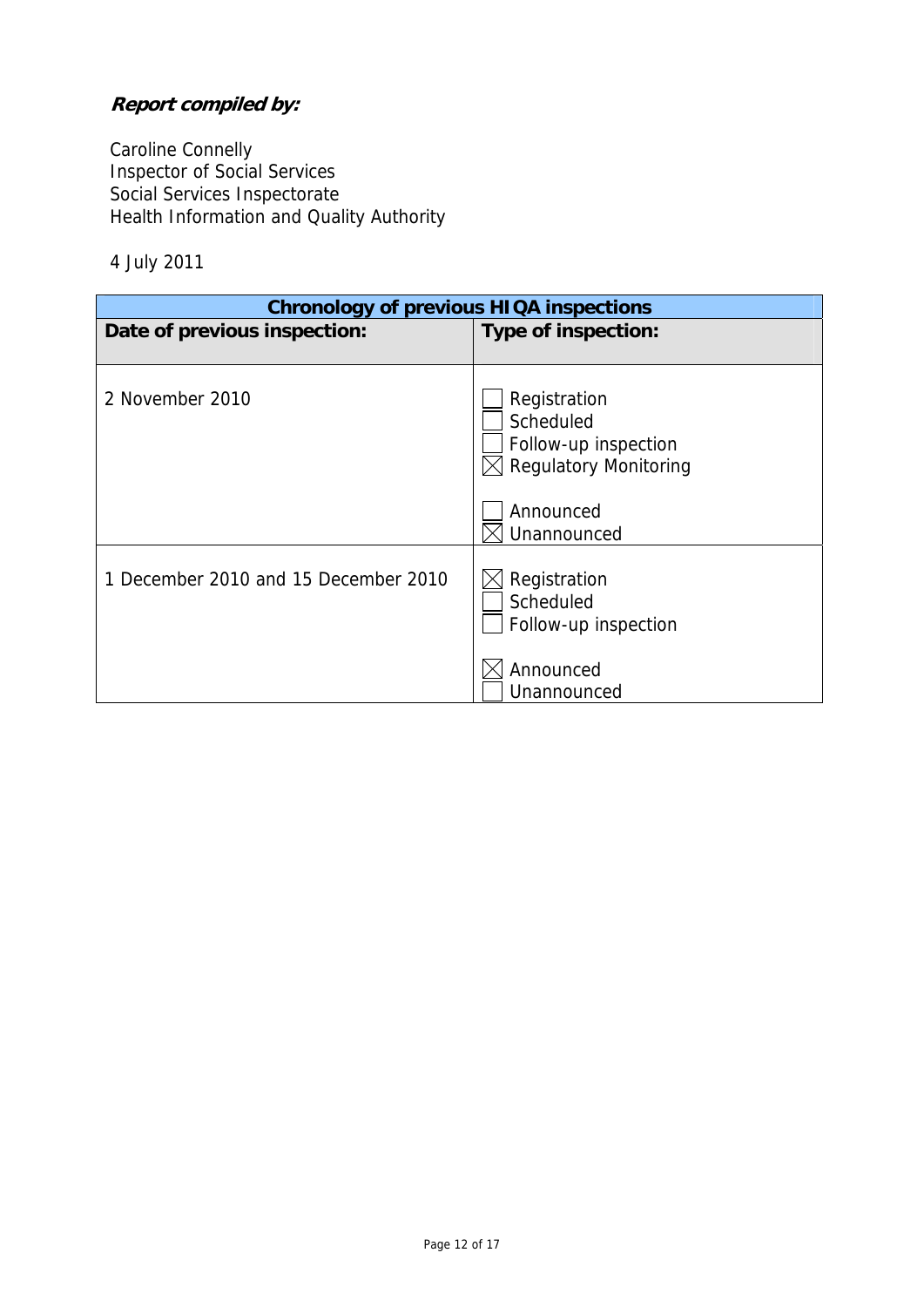**Health Information and Quality Authority Social Services Inspectorate** 



**Action Plan** 

# **Provider's response to inspection report** [∗](#page-12-0)

| Centre:             | Heather House Community Nursing Unit |  |  |
|---------------------|--------------------------------------|--|--|
|                     |                                      |  |  |
| <b>Centre ID:</b>   | 0714                                 |  |  |
|                     |                                      |  |  |
| Date of inspection: | 28 June 2011                         |  |  |
|                     |                                      |  |  |
| Date of response:   | 29 July 2011                         |  |  |
|                     |                                      |  |  |

### **Requirements**

These requirements set out what the registered provider must do to meet the Health Act, 2007, the Health Act 2007 (Care and Welfare of Residents in Designated Centres for Older People) Regulations 2009 (as amended) and the National Quality Standards for Residential Care Settings for Older People in Ireland.

## **1. The provider is failing to comply with a regulatory requirement in the following respect:**

All reasonable measures to prevent accidents to any person in the designated centre and in the grounds of the designated centre were not taken.

#### **Action required:**

Ensure the stairways are secure and risk assessments are completed for residents' use of same.

## **Action required:**

1

Ensure all chemicals are secure and locked away when not in use.

<span id="page-12-0"></span><sup>∗</sup> The Authority reserves the right to edit responses received for reasons including: clarity; completeness; and, compliance with legal norms.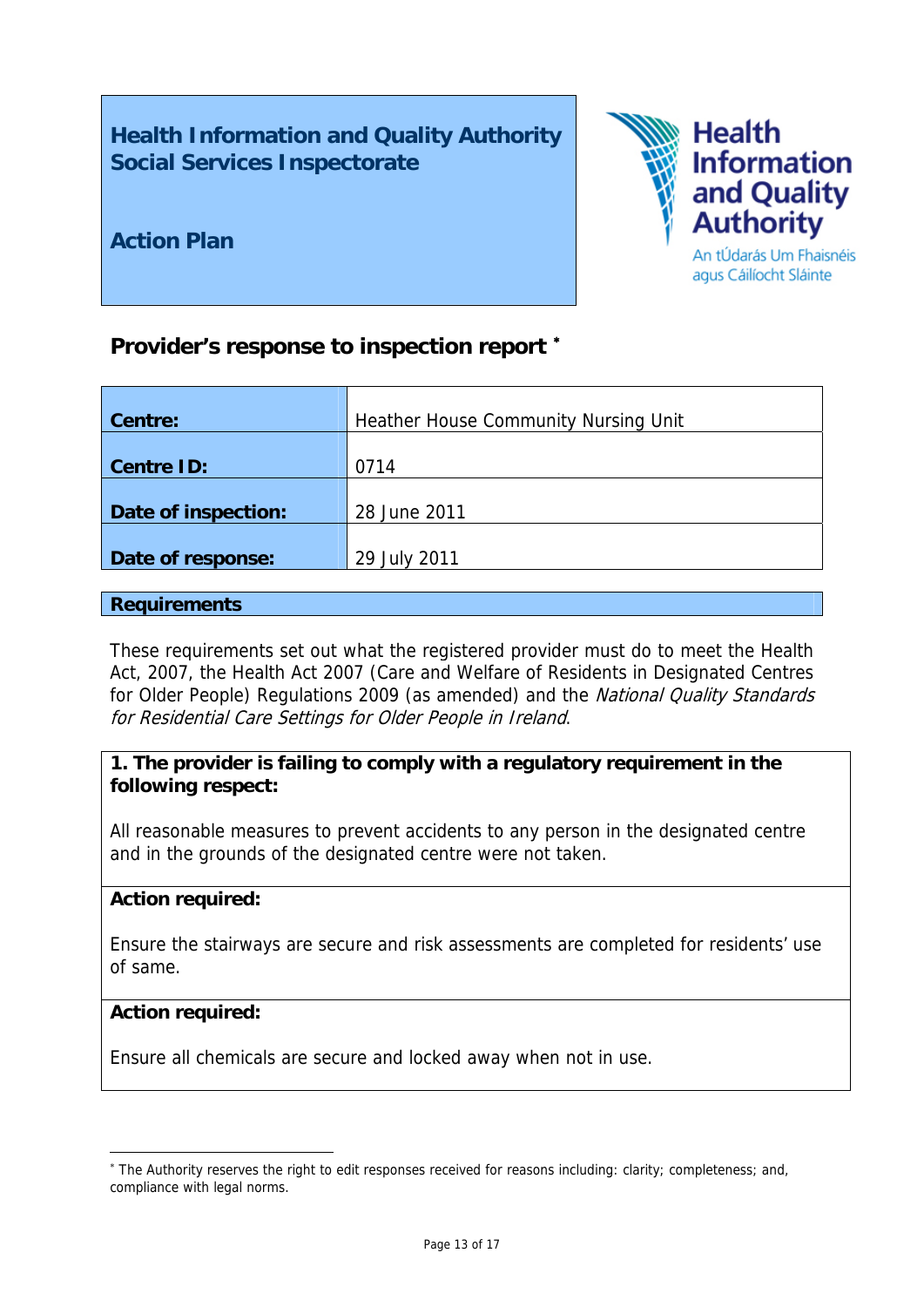| <b>Reference:</b><br>Health Act 2007<br>Regulation 31: Risk Management Procedures<br>Standard 29: Management Systems<br>Standard 26: Health and Safety |              |
|--------------------------------------------------------------------------------------------------------------------------------------------------------|--------------|
| Please state the actions you have taken or are planning to<br>take with timescales:                                                                    | Timescale:   |
| Provider's response:                                                                                                                                   |              |
| Stairways:<br>Risk assessment completed. Swipe locks to access doors installed.                                                                        | 19 July 2011 |
| Chemicals storage:<br>Risk assessment completed and locked storage provided. Review of<br>practice with operator completed.                            |              |

## **2. The provider has failed or is failing to comply with a regulatory requirement in the following respect:**

Bedrails are being used on a number of residents in the centre. There was no evidence that residents were being checked and these checks were not documented nor did the use of bedrails feature in their care plan in accordance with best practice and the centres policy. The frequency for reassessment for the need for restraints was not in accordance with best practice guidelines.

## **Action required:**

The person in charge shall review the policy and practice and aim towards a restraintfree environment for all residents. If restraint is to be used as a last resort the centre is to follow strict best practice guidelines and maintain a record of the nature of the restraint and its duration and ensure this is reflected in the documentation.

## **Reference:**

 Health Act 2007 Regulation 25: Medical Records Standard 21: Responding to Behaviour that is Challenging

| Please state the actions you have taken or are planning to<br>take with timescales: | Timescale:   |
|-------------------------------------------------------------------------------------|--------------|
| Provider's response:                                                                |              |
| Restraint policy and practice reviewed.                                             | 19 July 2011 |
| Checklist for hourly observation in place.                                          |              |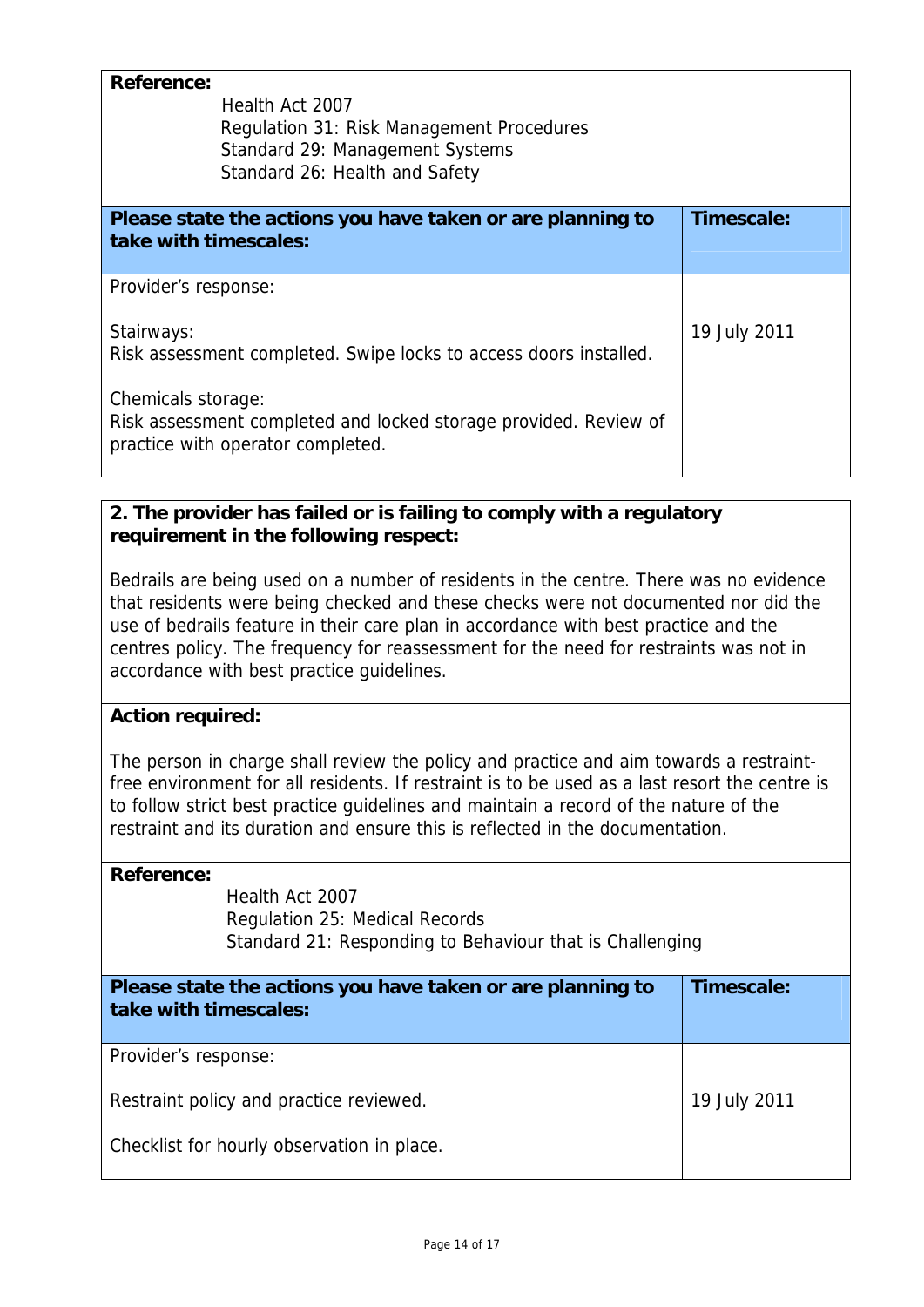| Weekly review of record of restraints with the view to having a |  |
|-----------------------------------------------------------------|--|
| restraint free environment.                                     |  |
|                                                                 |  |

## **3. The person in charge is failing to comply with a regulatory requirement in the following respect:**

The person in charge did not feature on the staff rota and who was in charge of the centre at all times including weekends evenings and nights was not clear on the rosters given to the inspector.

## **Action required:**

Ensure that an appropriately qualified registered nurse is in charge of the designated centre at all times and in the absence of the person in charge, and maintain a record to this effect.

#### **Reference:**

Health Act 2007 Regulation 15: Person in Charge Regulation 16: Staffing Standard 24: Training and Supervision

| Please state the actions you have taken or are planning to<br>take with timescales:                                                                                                                        | Timescale:   |
|------------------------------------------------------------------------------------------------------------------------------------------------------------------------------------------------------------|--------------|
| Provider's response:<br>System of person in charge instigated with * sign indicting out-of-<br>hours designated person in charge when PIC is absent on the daily<br>duty rota. Governance policy in place. | 19 July 2011 |

## **4. The provider has failed to comply with a regulatory requirement in the following respect:**

The Resident's Guide did not meet the requirements of the legislation in that it did not have a copy of the last inspection report and other information as required by the regulations.

## **Action required:**

Produce a Resident's Guide which includes a summary of the statement of purpose; the terms and conditions in respect of accommodation to be provided for residents; a standard form of contract for the provision of services and facilities to residents; the most recent inspection report; a summary of the complaints procedure provided for in Regulation 39; and the address and telephone number of the Chief Inspector.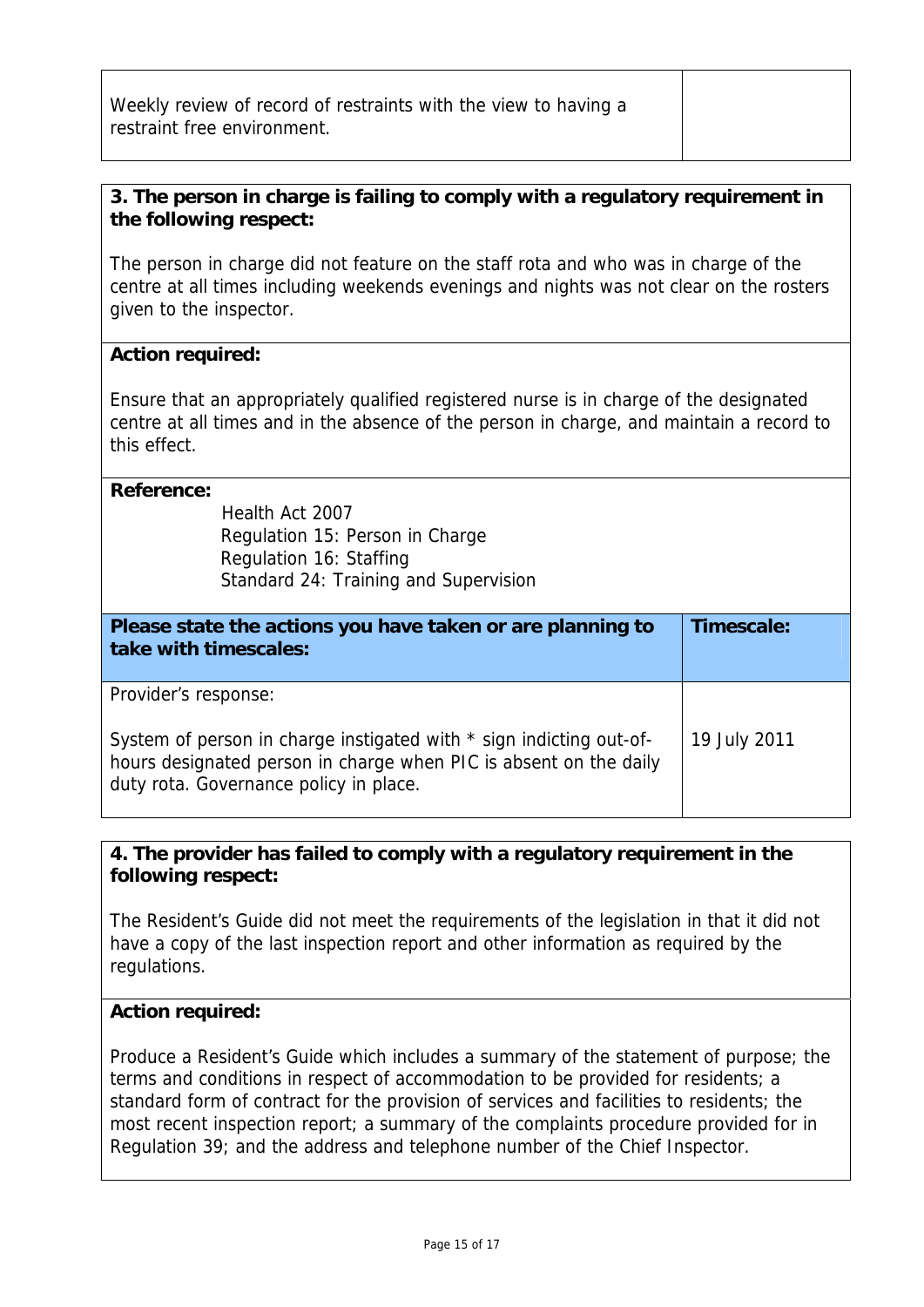| <b>Reference:</b><br>Health Act 2007<br>Regulation 21: Provision of Information to Residents<br>Standard 1: Information                                                |                  |
|------------------------------------------------------------------------------------------------------------------------------------------------------------------------|------------------|
| Please state the actions you have taken or are planning<br>to take with timescales:                                                                                    | Timescale:       |
| Provider's response:<br>The Resident's Guide will be reviewed and updated and reprinted<br>to include all elements as requested in the required actions<br>identified. | 1 September 2011 |